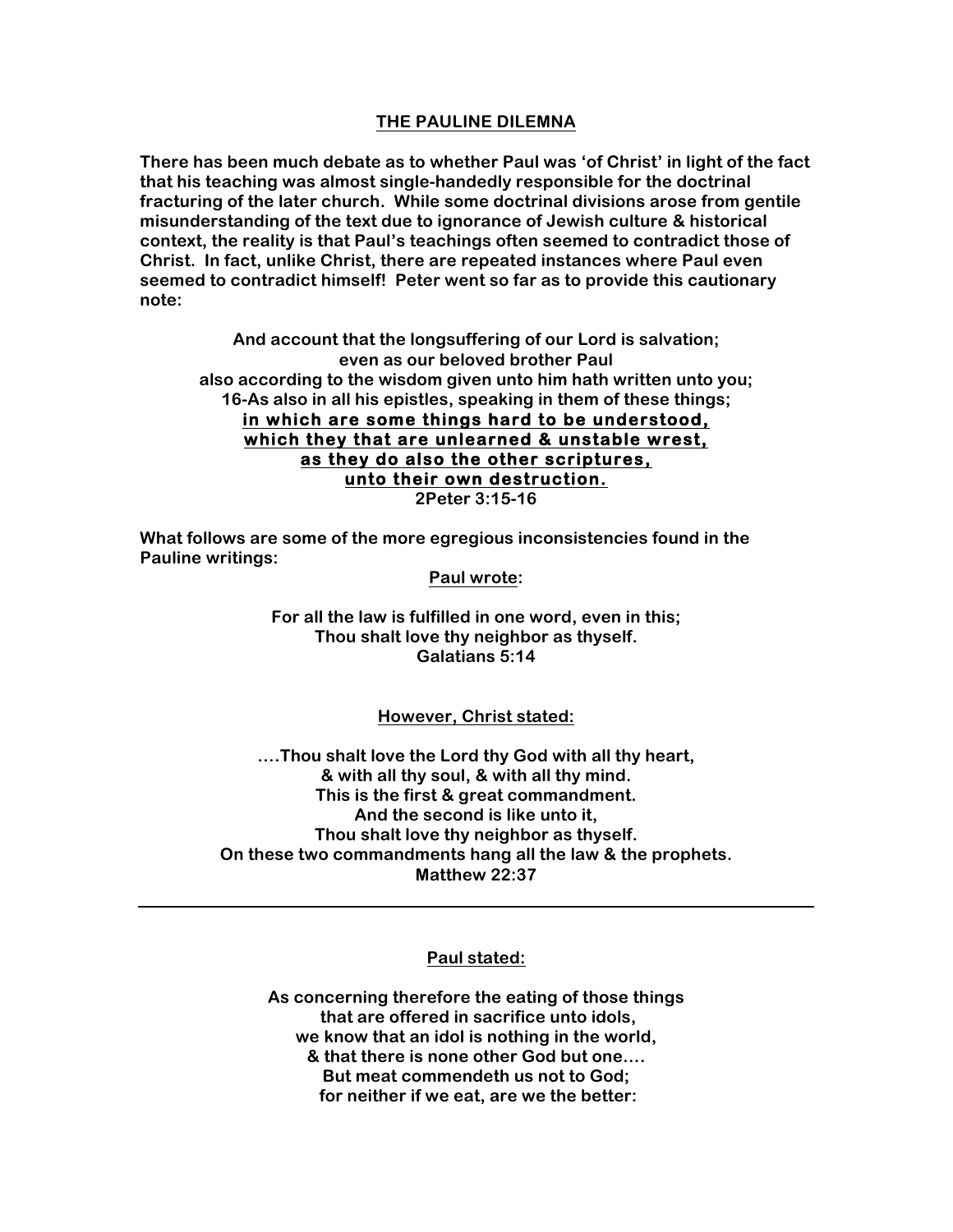### **neither, if we eat not, are we the worse….. 1Corinthians 8:8**

### **But to the church of Thyatira Christ stated:**

**Notwithstanding I have a few things against thee, because thou sufferest that woman Jezebel, which calleth herself a prophetess, to teach & to seduce my servants to commit fornication & to eat things sacrificed unto idols. Revelation 2:20**

#### **And Christ's inner circle of disciples wrote these words to instruct new gentile converts after the resurrection:**

**For it seemed good to the Holy Ghost, & to us, to lay upon you no greater burden that these necessary things: That ye abstain from meats offered to idols, & from blood, & from things strangled, & from fornication…. Acts 15:28-29**

**Certainly what Paul describes as a 'light thing' Christ & his inner circle of 12 took far more seriously.**

> **What is even more strange is the fact that Paul appears to contradict his earlier statement in his same letter to the Corinthians:**

**Ye cannot drink the cup of the Lord, & the cup of devils: ye cannot be partakers of the Lord's table, & of the table of devils. 22Do we provoke the Lord to jealousy? Are we stronger than he? 1Corinthians 10:21-22**

# **Paul stated:**

**Let every soul be subject unto the higher powers (meaning government). For there is no power but of God: the powers that be are ordained of God. Whosoever therefore resisteth the power, resisteth the ordinance of God: & they that resist shall receive to themselves damnation.**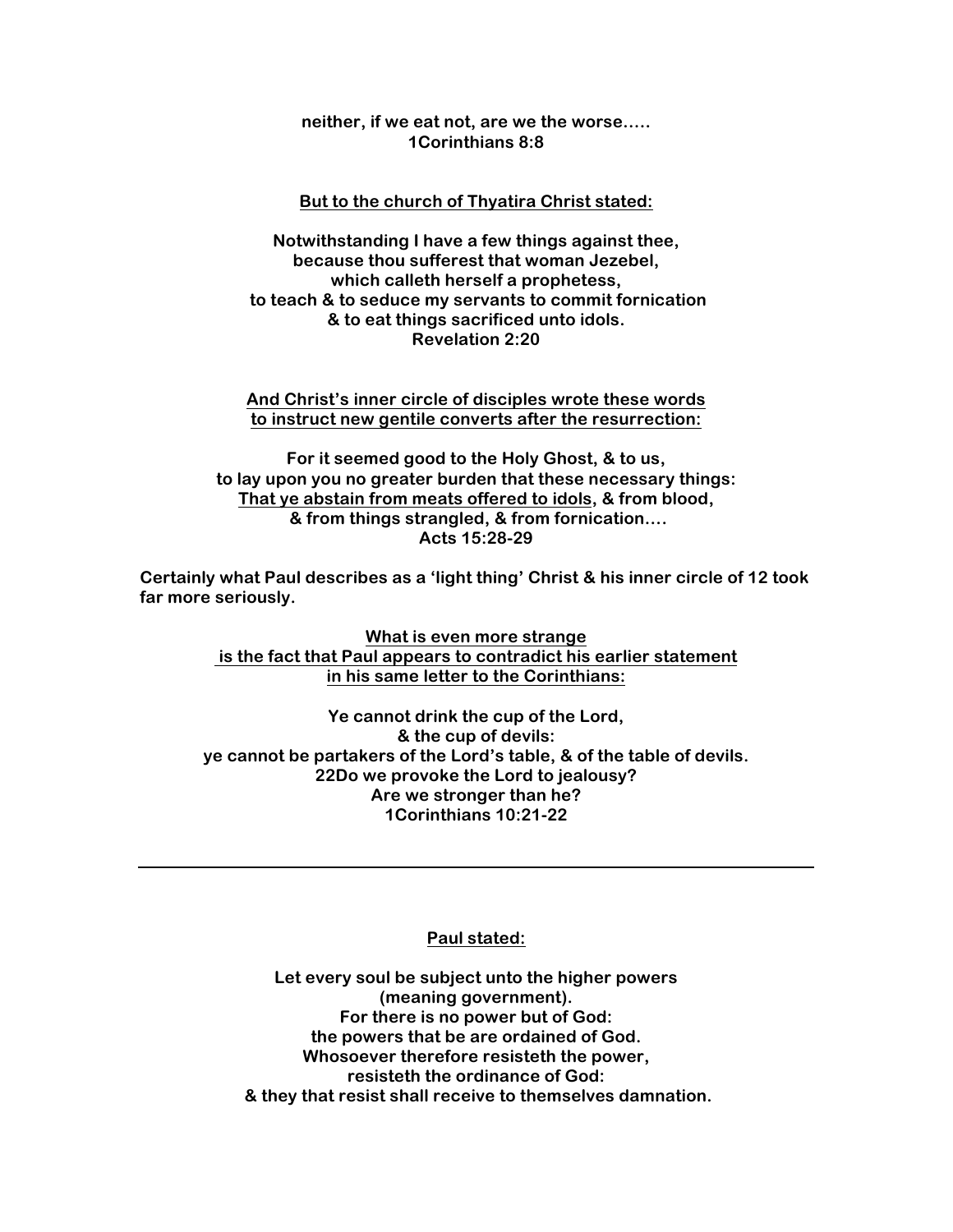# **Romans 13:1 Yet, this was Christ:**

**And he charged them, saying, Take heed, Beware of the leaven of the Pharisees, & of the leaven of Herod. (The Pharisees were the religious leaders & Herod was a governmental ruler.) Mark 8:15**

**Moreover, the kingdoms of this world are clearly enemy terrain:**

**Again, the devil taketh him (Christ) up into an exceeding high mountain, & sheweth him all the kingdoms of the world, & the glory of them: And saith unto him, All these things will I give thee, if thou wilt fall down & worship me. Then saith Jesus unto him, Get thee hence, Satan: for it is written, Thou shalt worship the Lord thy God, & him only shalt thou serve. Matthew 4:8-10**

**If Satan owns all the kingdoms of the world why would an apostle of the Living God admonish us to put our souls in subjection to his governments? Christ never suggested such a thing!**

**Paul stated:**

**All things are lawful for me, but all things are not expedient: all things are lawful for me, but all things edify not. 1Corinthians 10:23**

**Where in scripture does it say that all things suddenly became lawful?**

**This was Christ's angry indictment of the Pharisaic leadership:**

**Did not Moses give you the law, & yet none of you keepeth the Law? John 7:19**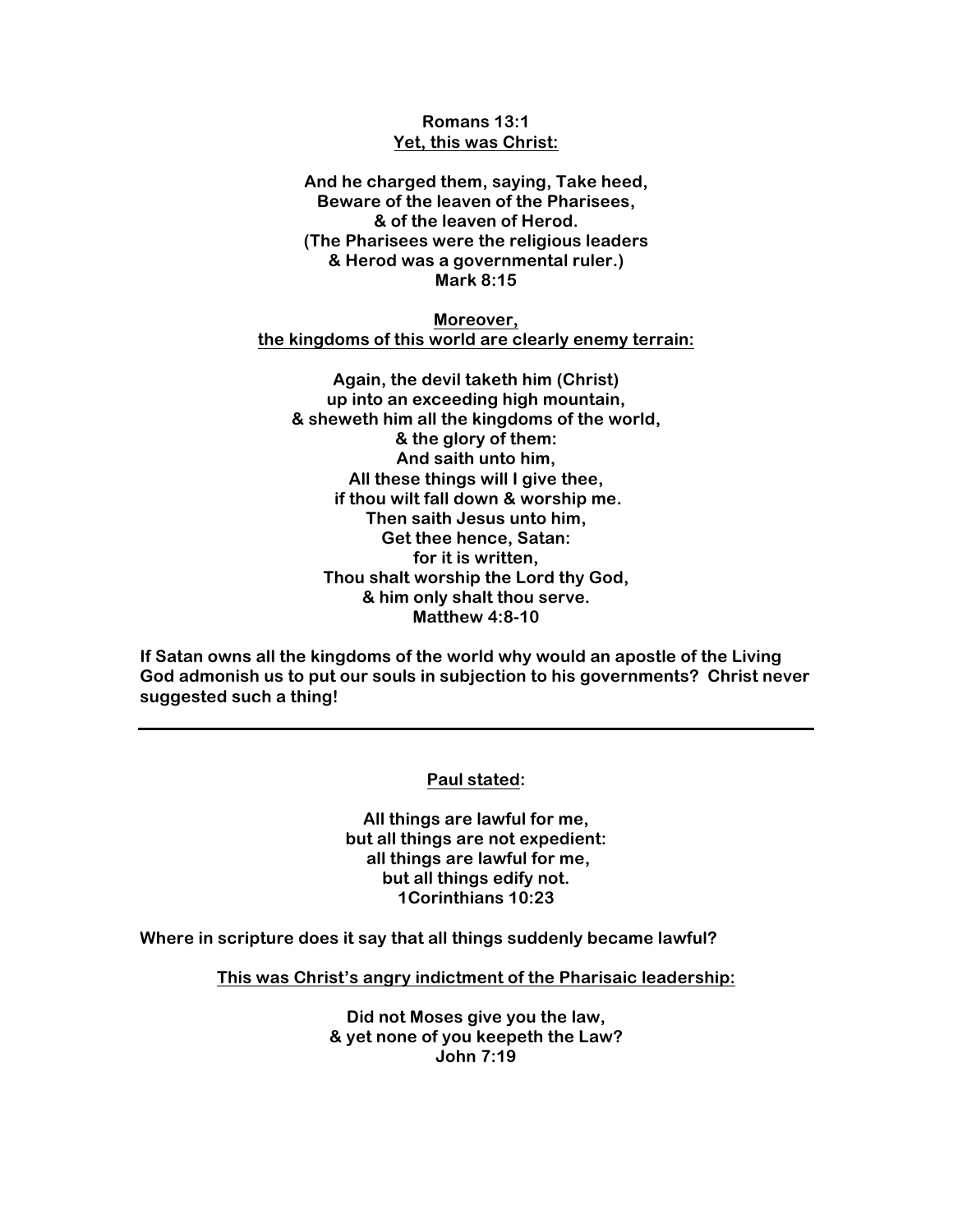# **This was John's definition of sin:**

**Whosoever committeth sin transgresseth also the law: for sin is transgression of the law…. Whosoever abideth in him (Christ) sinneth not: whosoever sinneth hath not seen him, neither known him. 1John 3:4&6**

**Paul stated:**

# **Now to him that worketh not, but believeth on him that justifieth the ungodly, his faith is counted for righteousness. Galatians 3:10**

**After healing a lame man Christ admonished:**

**Behold, thou art made whole: sin no more, lest a worse thing come unto thee. John 5:14**

**When Christ commanded the man to sin no more he was commanding that he cease from transgressing the law & not, as Paul seems to be suggesting, that he merely increase his level of faith.**

**Paul stated:**

**For as many as are of the works of the law are under the curse: for it is written, Cursed is everyone that continueth not in all things which are written in the book of the law to do them. Galatians 3:10**

**For I testify again to every man that is circumcised, that he is a debtor to do the whole law. Christ is become of no effect unto you, whosoever of you are justified by the law; ye are fallen from grace. Galatians 5:3-4**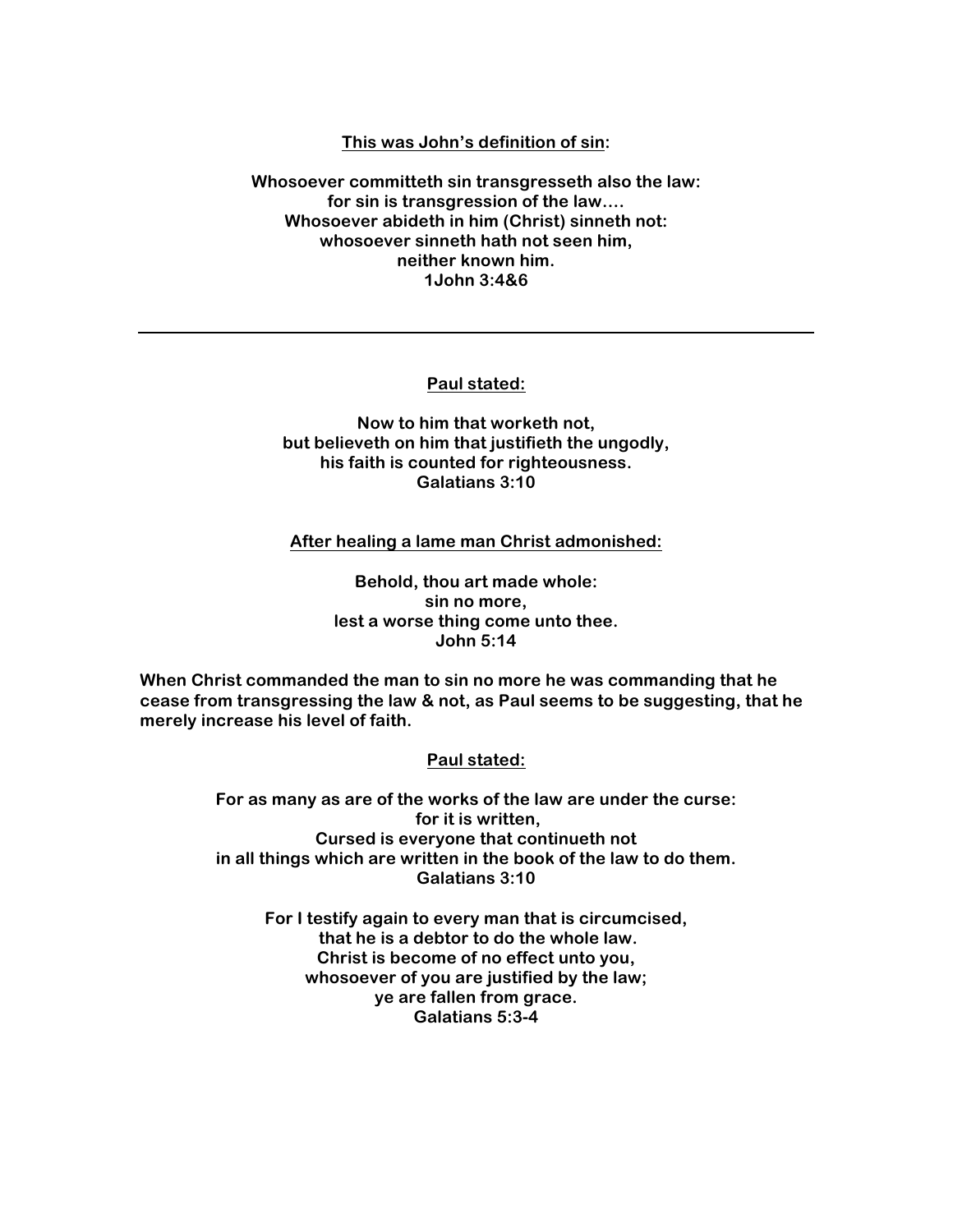# **However, Christ never claimed to be the 'end of the law':**

**Think not that I am come to destroy the law, or the prophets: I am not come to destroy but to fulfill. Matthew 5:17**

**Whosoever therefore shall break one of these least commandments, & shall teach men so, he shall be called the least in the kingdom of heaven: but whosoever shall do & teach them, the same shall be called great in the kingdom of heaven. Matthew 5:19**

> **And a certain ruler asked (Christ), saying, Good Master, what shall I do to inherit eternal life? And Jesus said unto him, ….Thou knowest the commandments, Do not commit adultery, Do not kill, Do not steal, Do not bear false witness, Honour thy father & they mother…. Luke 18:18-20**

**The reality is that Paul never walked with Christ. In his letter to the Galatians he actually boasted about the fact that following his vision of Christ he did not even meet with Christ's inner circle for three years & then only for a brief amount of time.**

> **But when it pleased God, Who separated me from my mother's womb, & called me by his grace, 16To reveal his Son in me, that I might preach him among the heathen; immediately I conferred not with flesh & blood: 17Neither went I up to Jerusalem to them which were apostles before me: but I went into Arabia, & returned again unto Damascus. 18Then after three years I went up to Jerusalem to see Peter, & abode with him fifteen days. 19But other of the apostles saw I none, save James the Lord's brother. Galatians1:15-19**

**Of course, Paul was already an accomplished Pharisee who had studied under the most reputable teacher of his day, Gamaliel. Thus, he was probably correct in assuming that there was little in the way of doctrinal training that the other disciples would have been able to provide outside the scope of his own**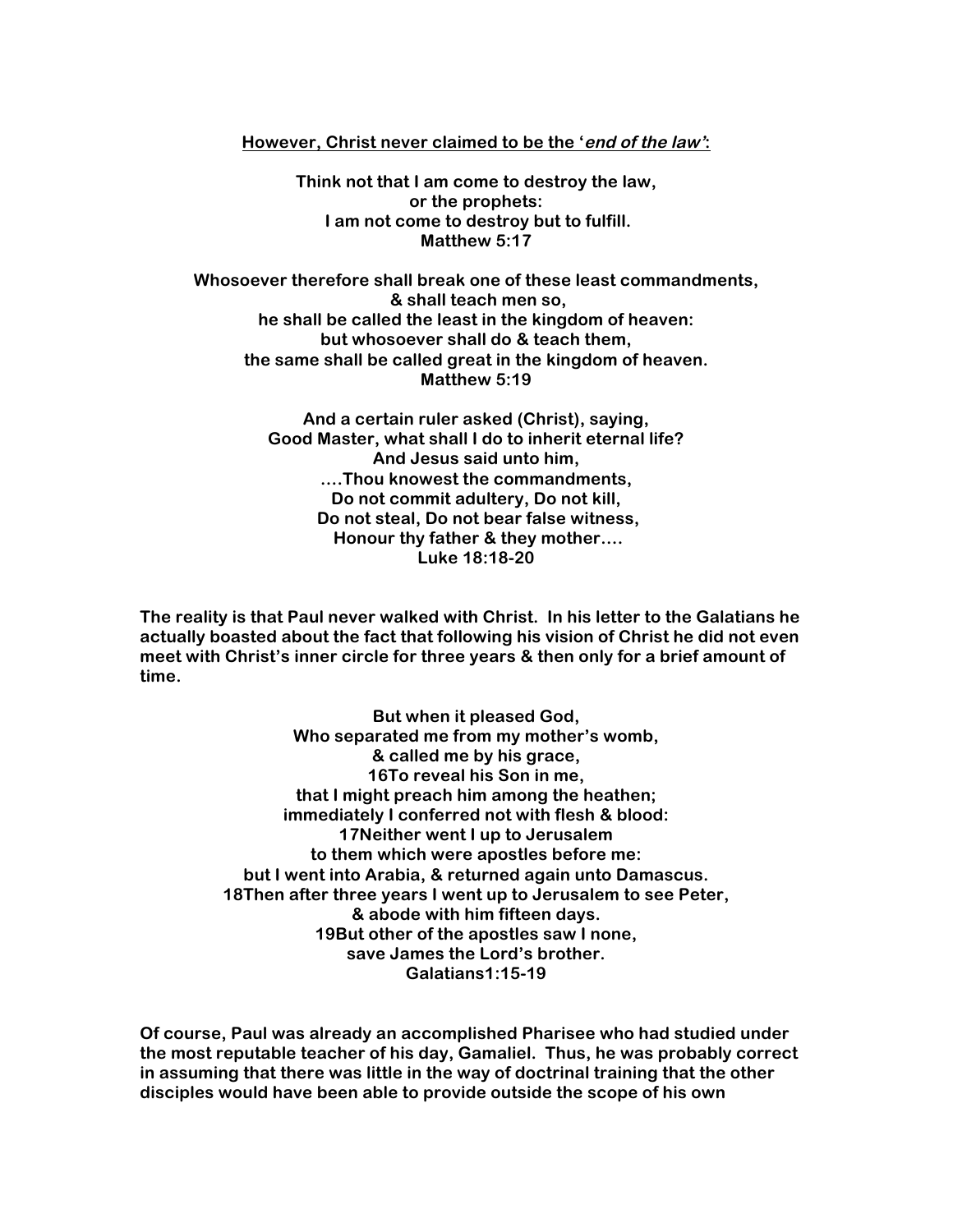**understanding. Let us not forget also that Paul did not have the advantage of reading the gospel literature since it was not compiled & disseminated until a later time.**

**Paul was admittedly spirit led & his writings clearly reflect a developmental growth process, but unfortunately we lack the advantage of any precise historical chronology. In the book of Galatians Paul appears to be rejecting the value of observing God's laws:**

> **For I testify again to every man that is circumcised, that he is a debtor to do the whole law. Christ is become of no effect unto you, whosoever of you are justified by the law; ye are fallen from grace. Galatians 5:3-4**

**However, this was not his stance in his letter to the Romans where he wrote the following:**

> **Do we then make void the law through faith? God forbid: Yea, we establish the law. Romans 3:31**

**Then there is the fact that the 'law' to which Paul refers in his letters is often the Oral Law of the Pharisees and not the commandments of Moses. In addition, when Paul speaks about the fact that there is no law that can justify a man to God, this is absolutely the case. However, the commandments must be observed after the reconciliation has been made & the walk begins. Paul does not suggest otherwise.**

**Paul's writings consist of a compilation of personal letters. It is doubtful that Paul was aware that they were going to be placed among canonical scripture. Had he known, his writings would probably have undergone far greater scrutiny for doctrinal dissonance.**

**Unfortunately there is a dangerous practice within contemporary churches to quote single scriptures from Paul's writings while disregarding the many other biblical scriptures that speak to the contrary. One of the most common examples is Paul's statement that suggests the primary function of the Christian prophet is to edify:** 

> **….he that prophesieth speaketh unto men to edification, and exhortation, and comfort. 1Corinthians 14:3**